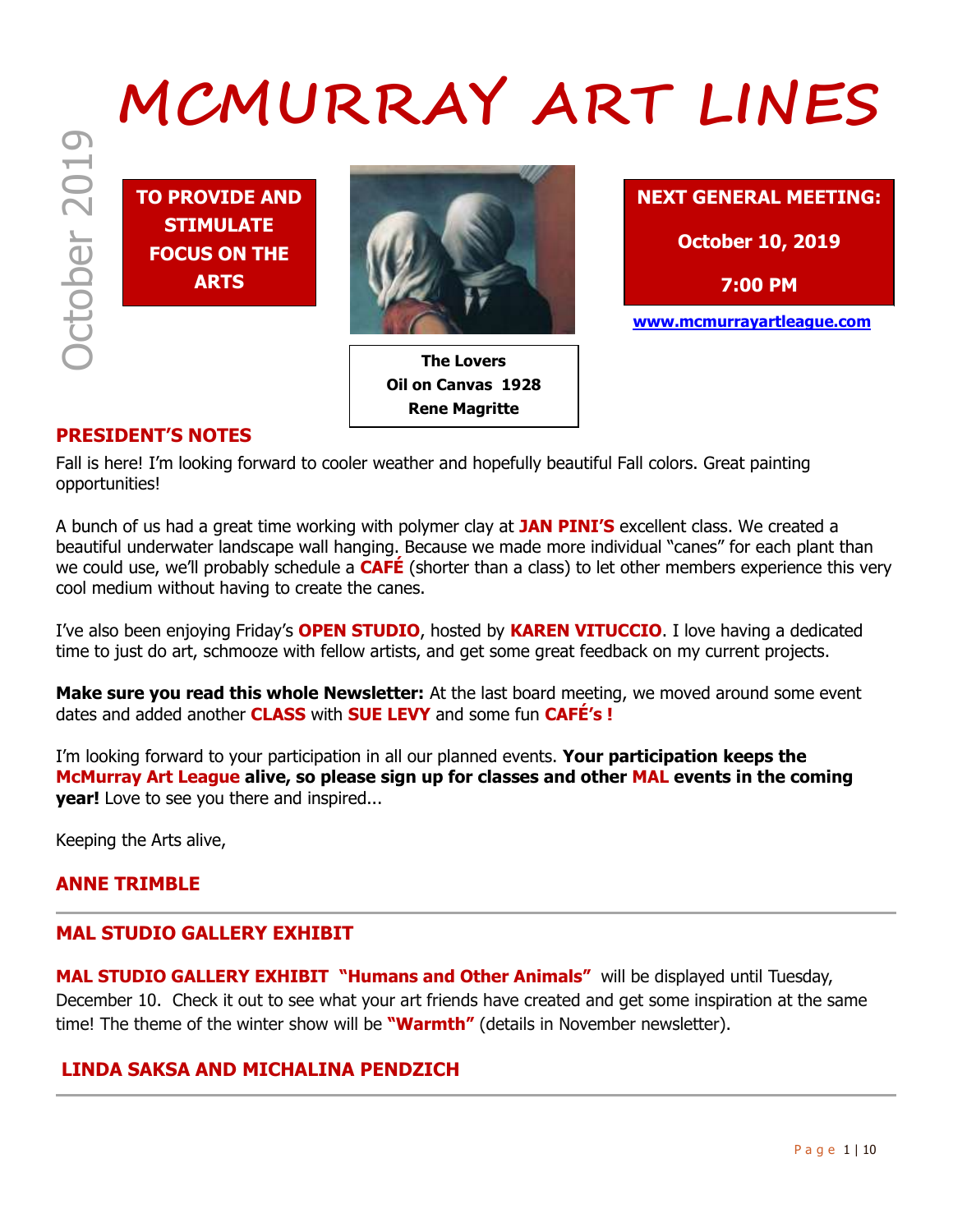# **2019 FALL EVENTS**

- Wednesday, **October 23, 5:30: Lush Brush**. Share some wine, camaraderie as we paint small canvases and greeting cards to sell at the November 23 **Artist Market** as a **MAL** fundraiser for our new screens.
- Saturday, **November 9, 6:30-9:30: Artistic You**. Paint a Christmas-themed acrylic under the guidance of Linda VanNewkirk.
- Saturday, **November 23, 11:00 AM: Artist's Market**. This will be at the **Peters Township Library** as part of our **Fall Exhibit.** Bring your crafts to sell for holiday gifts!
- Friday, **December 6: Visit to Clayton** on the Frick Art Museum grounds. Details to come.
- Thursday, **December 12, 11:00 AM: Jingle Mingle**. Lunchtime **Holiday Potluck Lunch!**

We're also looking into planning another **CAFÉ Away**.

# **ANNE TRIMBLE**

#### **STUDIO WINDOW EXHIBIT**

**CALLING MAL ARTISTS** - I would like to invite you to have a **MAL Window Exhibit** for a month during the months of January through July 2020. Pick a month now and let me know. Please contact me if you are interested. My email address is [darla.duffy801@gmail.com.](file:///C:/Users/prebh/Desktop/darla.duffy801@gmail.com)

The following members will be showing their art in the next three months:

- $\bullet$  Gina Judy October
- Linda Van NewKirk November
- Holiday Window Exhibit

The artists are all members of **MAL**. Please encourage your friends to visit the studio on **Open Studio** days to see the fine art work on display in the window and inside the studio.

## **DARLA RAE DUFFY**

#### **MEETING DATES FOR 2019/2020**

| <b>Board Meetings 2:00 PM</b> | <b>General Meetings</b>   |         | <b>Presenter</b>                                |
|-------------------------------|---------------------------|---------|-------------------------------------------------|
| October 21, 2019              | October 10, 2019 7:00 PM  |         | Christine Swann - Pastel - Portraits            |
|                               |                           |         | https://swannportraits.com/                     |
| November 25, 2019             | November 14, 2019 2:00 PM |         | Lisa Markowski - Mosaic                         |
|                               |                           |         | http://markomosaics.com/                        |
| January 20, 2020              | February 13, 2020         | 2:00 PM | Bill Karaffa - Art Study In Italy               |
|                               |                           |         | https://www.facebook.com/people/Bill-           |
|                               |                           |         | Karaffa/100011382820903                         |
| February 24, 2020             | March 12, 2020            | 2:00 PM | Marlene Boas - Encaustics                       |
|                               |                           |         | marleneboas.wix.com/encaustics                  |
| March 23, 2020                | April 9, 2020             | 7:00 PM | Julie Agar - Norman Rockwell - His Life and Art |
| April 20, 2020                | May 14, 2020              | 7:00 PM | Sue Schnieder - Zentangle                       |
| May 18, 2020                  |                           |         |                                                 |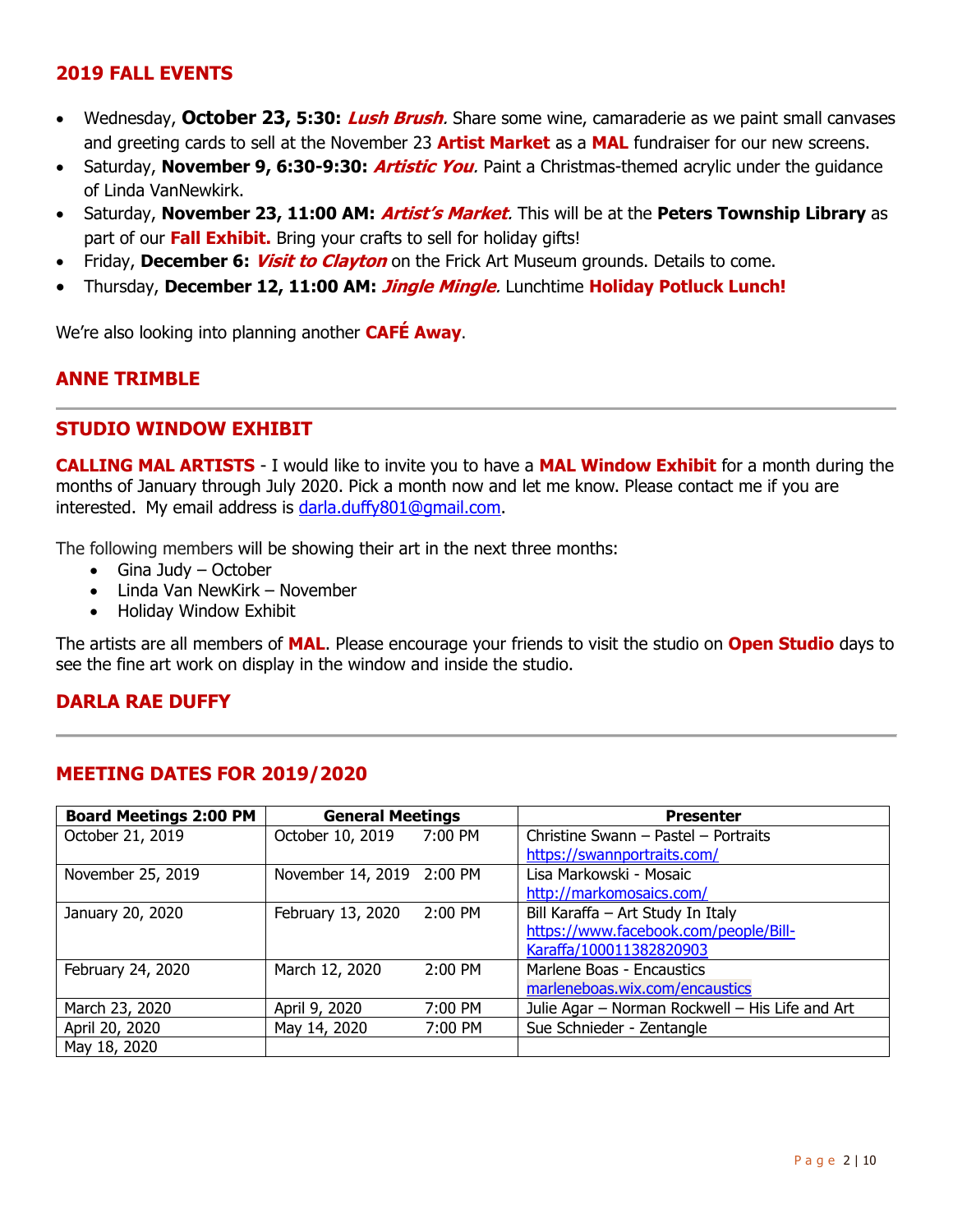**Coming up in the next meeting:** After a short business meeting our presenter will be Christine Swann.

Christine Swann – Pastel – Portraits

Christine will be demonstrating the creating of a portrait with a live model, Madeleine Piquette (see photo on the right). Madeleine is training as a runway model at the Barbizon School of Modeling and is looking forward to this assignment. She is not being paid but is working for tips.



https://swannportraits.com/

# **UPCOMING CLASSES – 2019/2020**

We have a great variety of classes with some new instructors and classes in very diverse media and subject matter. **Please sign up early so we can make sure these classes can run!** The minimum must be met a week prior to the first class or the classes will be canceled. This is a courtesy to our instructors who prepare handouts/class instruction for the number signed up. Their time is valuable....they could be painting a masterpiece! **For information about a class contact** Class Coordinator, Betty Roseborough, at [classcoordinator@mcmurrayartleague.com.](mailto:classcoordinator@mcmurrayartleague.com.)

**You may register for a class** on the **MAL Website** by viewing the class under the [Events](https://www.mcmurrayartleague.com/page-1498580) menu option and clicking Register (register for the series or for each day separately) **OR** you may notify the Class Registrar, Jean Kunz, via email at [classregistrar@mcmurrayartleague.com](mailto:classregistrar@mcmurrayartleague.com) or 412-831-9992 and ask to be placed on the class list for the classes and dates desired. After you register, you can pay on the **MAL Website** or mail a check made out to **McMurray Art League** for the cost of the classes to the registrar:

Jean Kunz; 1818 Kent Rd.; Pittsburgh, PA 15241

| <b>Date</b>          | <b>Teacher Class</b>                                                                            | <b>Time</b>    | <b>Member - Non Member</b><br><b>Class size</b> |
|----------------------|-------------------------------------------------------------------------------------------------|----------------|-------------------------------------------------|
| Oct 16, 23           | Sue Levy, Beginner-Intermediate Watercolor,<br>Artist Info (p.1) (p.2), Supplies (Register)     | $10:00 - 2:00$ | \$30/day - \$35/day<br>5 minimum                |
| Oct 16,<br>Nov 13    | Arindam Sen - Photography Level II "Advanced<br>editing using free software"                    | $6:00 - 8:00$  | $$15/day - $20/day$<br>8 minimum                |
| Oct 29, 31,<br>Nov 1 | Christine Swann, Pastel, Portraits<br>https://swannportraits.com/ Supply List<br>(Register)     | $10:00 - 4:00$ | \$50/day - \$55/day<br>8 minimum                |
| Nov 5, 6             | James Sulkowski, Oil/ Pastel Landscapes<br>(Register)<br>https://www.jamessulkowskifineart.com/ | $10:00 - 4:00$ | \$45/day - \$50/day<br>10 minimum               |

In the Memo section of your check, note which instructor classes and dates the check covers. You will receive an email confirmation of your registration.

# **BETTY ROSEBOROUGH**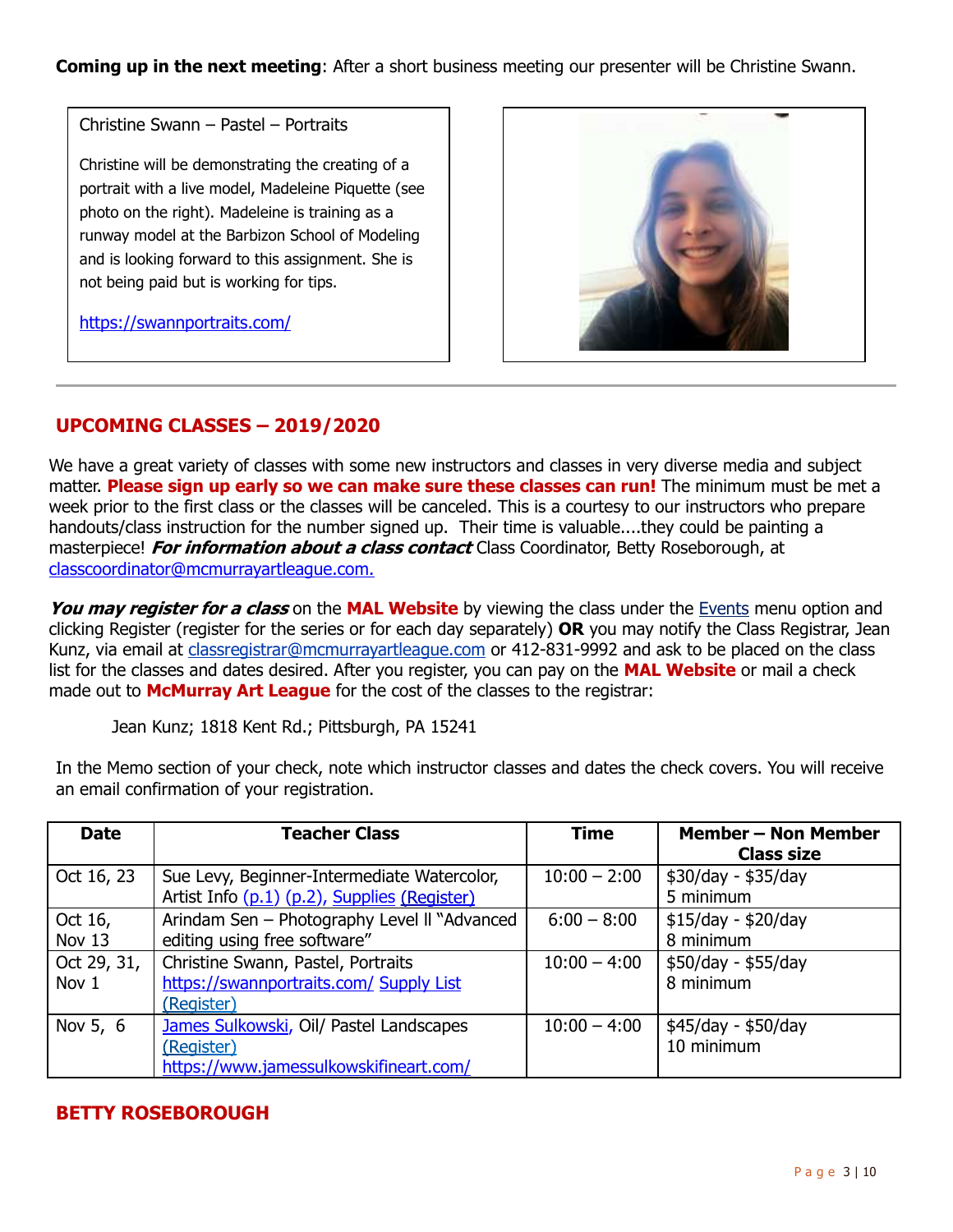# **CLASS PREVIEWS:**



#### **Sue Levy**

#### **Watercolor - Painting Fall and Winter scenes**

Work with the Elements of Design:

Bring your painting gear, paints and brushes and enjoy painting and learning

- \*\*\*brush strokes
- \*\*\*color that harmonizes
- \*\*\*using mixes from your palette.
- \*\*\*techniques to create beautiful watercolor paintings

#### **Arindam Sen-- Photography - Advanced Editing: Level II**

This is an advanced editing session scheduled for Oct.16 and Nov 13. This will continue with the more advanced FREE editing software tools available today like GIMP and PhotoScape and will include:

- **1.** Photo resizing I personally prefer MSPAINT as that is an easier to use interface. This is not very hard to grasp, so we can can cover multiple software programs with participants if need be.
- **2.** Type of files we will cover JPEG, JPG, TIFF, GIF, PNG, BMP, RAW.
- **3.** Calibration we will explain it, however for this topic we typically need hardware. I can explain the Datacolor Spyder5 Express used to calibrate my monitor.
- **4.** We will use PhotoScape for further editing. I have PhotoScape X Pro installed in my laptop which is free. It is available for Windows and MAC's. Participants should have the program downloaded if they will bring their computers.

https://pittsburghartistregistry.org/accounts/view/ArindamSenPhotography



#### **Christine Swann**

Christine is a Signature Member of the Pastel Society of America, and a member of the IAPS Masters' Circle, a designation she received in only 6 years. She is a past President of the Pittsburgh Pastel Artists League and a Past President of the Pittsburgh Watercolor Society. She is also a long-time member of the Pittsburgh Society of Illustrators and Portrait Society of America. She currently teaches the "Power of Pastel" Workshop to groups around the country.

https://swannportraits.com/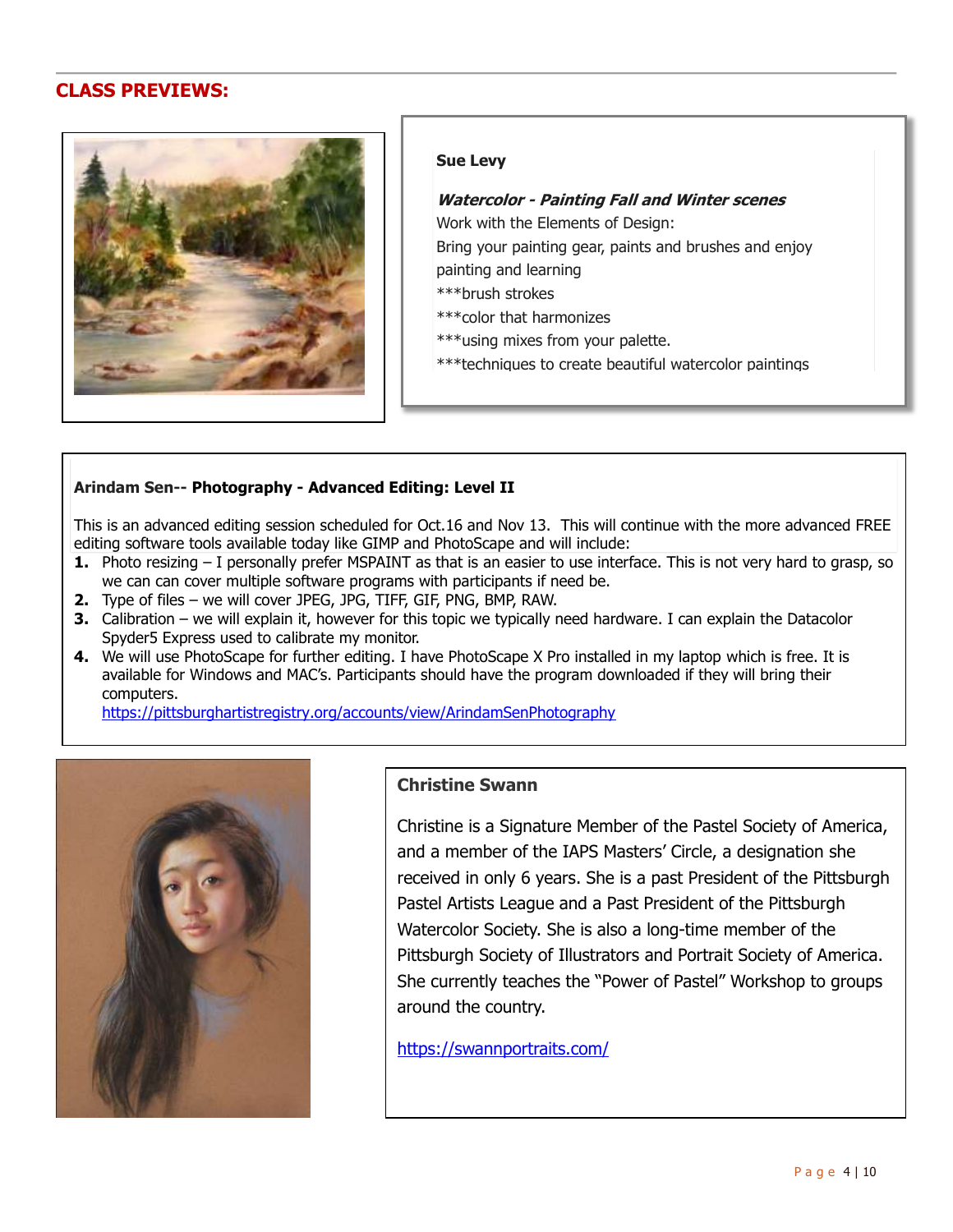

#### **JAMES SULKOWSKI**

Description: Students will study the concepts and techniques of classical painting in oil and pastel. Students will learn and paint the basic shapes and apply this knowledge to still life objects as well as the landscape and portrait. Students will also develop and refine their skills in understanding specific painting materials, applications and techniques. Textures, Color, Concepts of painting Light, Atmosphere and Space will all be discussed and demonstrated. Individual instruction.

https://www.jamessulkowskifineart.com/

# **BETTY ROSEBOROUGH**

# **NEW SCREENS ARE COMING**



# **First Eight New Screens Here!**

Jan and Jim Pini picked up the first eight replacement screens! These screens can be easily transported in a car as the two parts come apart and can be configured in a variety of ways. The cost of the eight screens is close to \$1000, therefore we will need some fundraisers throughout the year to pay for them. Some ideas are: raising the cost of **OPEN STUDIO** and **CAFEs** to \$5 (done!), optional donation with show entry fees (done!), donation bucket at meetings and classes, meeting 50/50 raffle, multiple person yard sale of donated items, Chinese auction, and Lush Brush sale. Please consider donating to the "New Screen Fund"! So far we've raised \$389!

**JAN PINI**

# **GOFUNDME ACCOUNT SET UP FOR NEW SCREEN FUND**

We've set up a **GoFundMe** account for our New Screen Fund! Be sure to share it with your friends and family to help us reach our goal of \$1000 for the first eight replacements for our total of 24 screens. Here's the link: <https://www.gofundme.com/f/mcmurray-art-league-new-screen-fund>

## **JAN PINI**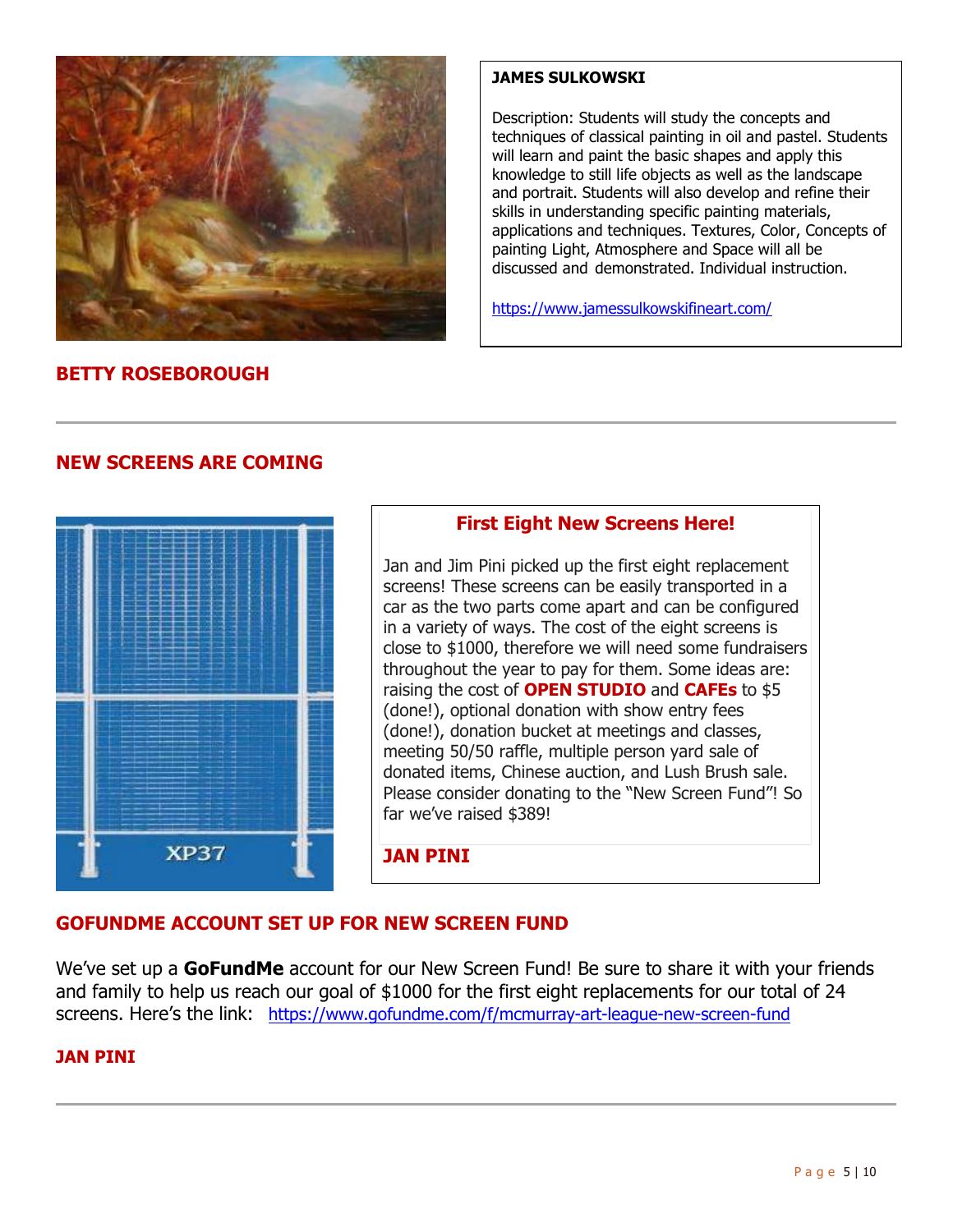## **FALL SHOW AT THE PETERS TOWNSHIP PUBLIC LIBRARY**

You have one more month to get your work ready for the Fall Show! We've also decided to hold the Holiday Artist's Market in the Reading Room on the second floor of the library during the show, so start working on your inventory! Please see the important dates listed below. We are also asking for exhibiting artists to consider an extra donation of \$5 or \$10 to the New Screen Fund since you are the ones who will directly benefit from the new screens! For more information and to register, visit [https://www.mcmurrayartleague.com/Exhibits.](https://www.mcmurrayartleague.com/Exhibits)

#### **ANNUAL FALL SHOW**

**November 17-24, 2019**

Peters Township Public Library 616 East McMurray Rd. McMurray, PA 15317



| Important dates                    |                              |
|------------------------------------|------------------------------|
| Registration online or postmark:   | Saturday, November 2         |
| Screen setup no artwork (Library): | Sunday, November 17, 12-2 PM |
| Drop off work (Library):           | Sunday, November 17, 2-4 PM  |
| Reception (Library):               | Monday, November 18, 6-8 PM  |
| People's Choice voting cut-off:    | Thursday, November 21, 8 PM  |
| Holiday Artist's Market:           | Saturday, November 23, 11-4  |
| Show takedown (Library):           | Sunday, November 24, 2-4 PM  |

# **JAN PINI AND BETTY ROSEBOROUGH, SHOW CO-CHAIRS**

# **CAFÉ (Creative Arts for Everyone) MAL MEMBERS ONLY OPPORTUNITY**

- **October 8, 10:00-1:00:** View the movie **"The Impressionists" NOTE DATE CHANGE.**
- **October 15, 10:00:** View the video **"Gerald Brommer, From Line and Shape to Complex Surfaces"** (75 minutes).

**\_\_\_\_\_\_\_\_\_\_\_\_\_\_\_\_\_\_\_\_\_\_\_\_\_\_\_\_\_\_\_\_\_\_\_\_\_\_\_\_\_\_\_\_\_\_\_\_\_\_\_\_\_\_\_\_\_\_\_\_\_\_\_\_\_\_\_\_**

- **October 30, 10:00-1:00: Origami** with **NANCY HOKAJ** (Halloween theme).
- **November 11, 10:00-12:00: Pseudo "Zentangle"** (pen and ink doodles) with **DARLENE SANDERS**. Bring any Micron pens and Bristol/parchment paper if you have them. Otherwise, they'll be provided at the **CAFÉ.**

**\_\_\_\_\_\_\_\_\_\_\_\_\_\_\_\_\_\_\_\_\_\_\_\_\_\_\_\_\_\_\_\_\_\_\_\_\_\_\_\_\_\_\_\_\_\_\_\_\_\_\_\_\_\_\_\_\_\_\_\_\_\_\_\_\_\_\_\_\_**

## **LESLIE BALDWIN**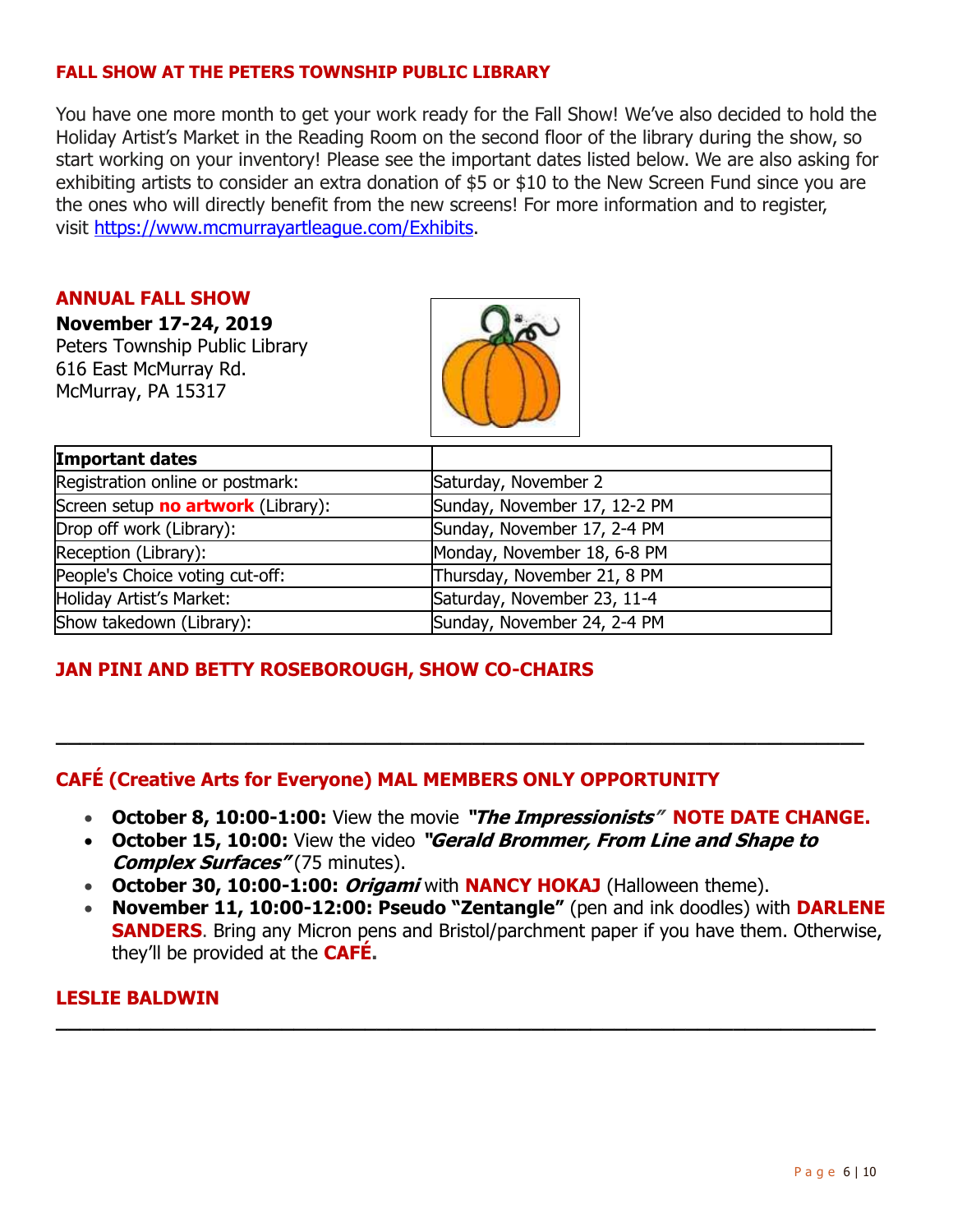#### **OPEN STUDIO**

Dear Karen:

As I write this it is a sweltering 87 degrees outside. How can you think "fall" under these deplorable conditions? Hopefully by the time you read this it will be a bright sunny day with a beautiful 60 degree snap in the air. This is my favorite time of the year. The reds, golds, and oranges speak to me and set my heart aflutter (oops! That's the A Fib). But you know what I mean. We all love that walk on the trail this time of year. So snap a few pics and spend the day with us at **OPEN STUDIO** painting yourself on that trail. It's a great memory to preserve forever. We'll be there from 10 to 1...or 2 if we want.

And we better address the snow day issue now, because you never know...if schools are closed, we are closed. If schools are delayed we will operate on our regular schedule. You can contact me any time with any questions or suggestions at:

412-835-1124 412-860-9049 cell [Klvituccio@gmail.com.](mailto:Klvituccio@gmail.com)

Yours truly,

# **KAREN VITUCCIO**

#### **MCMURRAY ART LEAGUE 2020-21 PETERS TOWNSHIP LIBRARY SHOW DATES AND THEMES**

We can once again thank **Arlene Popko** for the intriguingly creative themes for our PT library exhibits in 2020. Please consider showing your 2-dimensional pieces at the library. You may enter up to three 2 dimensional pieces no larger than 24" top to bottom. There is no entry fee but there is a 15% commission on sold works (10% is donated to the library and 5% to **MAL**). Contact Sandy Conley [conley1973@verizon.net](mailto:conley1973@verizon.net) or register on **MAL** website by the Monday before the exhibit. Provide artist's name, title of piece, medium and price.

Library Director, Myra Oleynik recently expressed her appreciation for our beautiful artwork. The exhibit space is decidedly smaller than in years past, but a lot of people who come to the "What's New" section of the library to view books, admire the art while they are there.

| <b>SHOW DATES</b>            | <b>THEME</b>         |  |
|------------------------------|----------------------|--|
| July 24 - October 23, 2019   | ROYGBIV - Cool Tones |  |
| October 23 - January 8, 2020 | ROYGBIV - Warm Tones |  |
| January 8 - March 11, 2020   | Out and About        |  |
| March 11 - May 20, 2020      | Salute to Color      |  |
| May 20 - July 22, 2020       | Something Exotic     |  |
| July 22 - October 21, 2020   | Seasonal Highlights  |  |
| October 21 - January 6, 2021 | Telling a Story      |  |

## **SANDY CONLEY**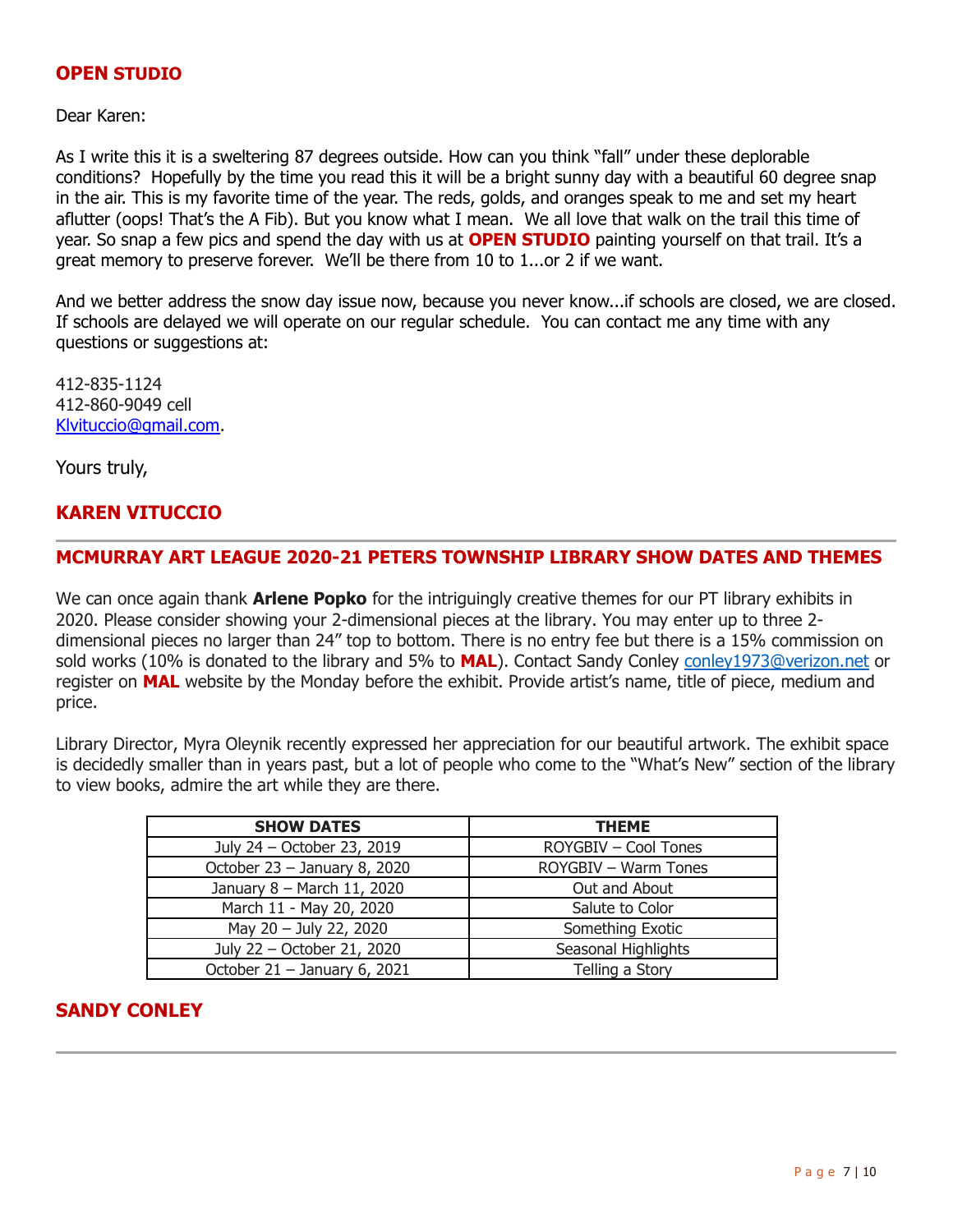#### **IF YOU ARE A PHOTOGRAPHY BUFF**

**Photographer Natalie Lennard**, better

known as Miss Aniela, offers an unconventional twist on editorial fashion portraits. The images are part of her ongoing series called Surreal Fashion, in which she crafts compositions that initially look like high-fashion spreads but have peculiar qualities once you look closer. Check out:

https://mymodernmet.com/miss-anielasurreal-fashion-photographs/



#### **PAUL REBHOLZ**

# **CALLING MAL ARTISTS** "**12 DAYS OF CHRISTMAS**" **DECEMBER WINTER EXHIBIT**

We would like to display small paintings (8x10 and up to 10x12) of any media with a winter or holiday theme in our studio windows for the month of December. We will hang as many as we can reasonably place on the screens. Please drop off art Friday at **Open Studio** Nov 29<sup>th</sup> before 2:00PM. I will hang the art on November  $30<sup>th</sup>$  at 11AM.

Registration is extended to Nov 15. **Call Darla Duffy at 412 860 5772 [darla.duffy801@gmail.com.](mailto:darla.duffy801@gmail.com)**

# **DARLA RAE DUFFY**

## **ARTISTIC YOU.**

On November 9th 6:30-9:00 at the **McMurray Art League Studio** we will be painting a beautiful poinsettia. Step by step instructions by **LINDA VanNEWKIRK** makes it easy and fun. Bring a friend and your favorite bottle. We will serve light refreshments. Go to the **McMurray**  Art League website to reserve your spot. Any questions call Linda at 724 941-5784

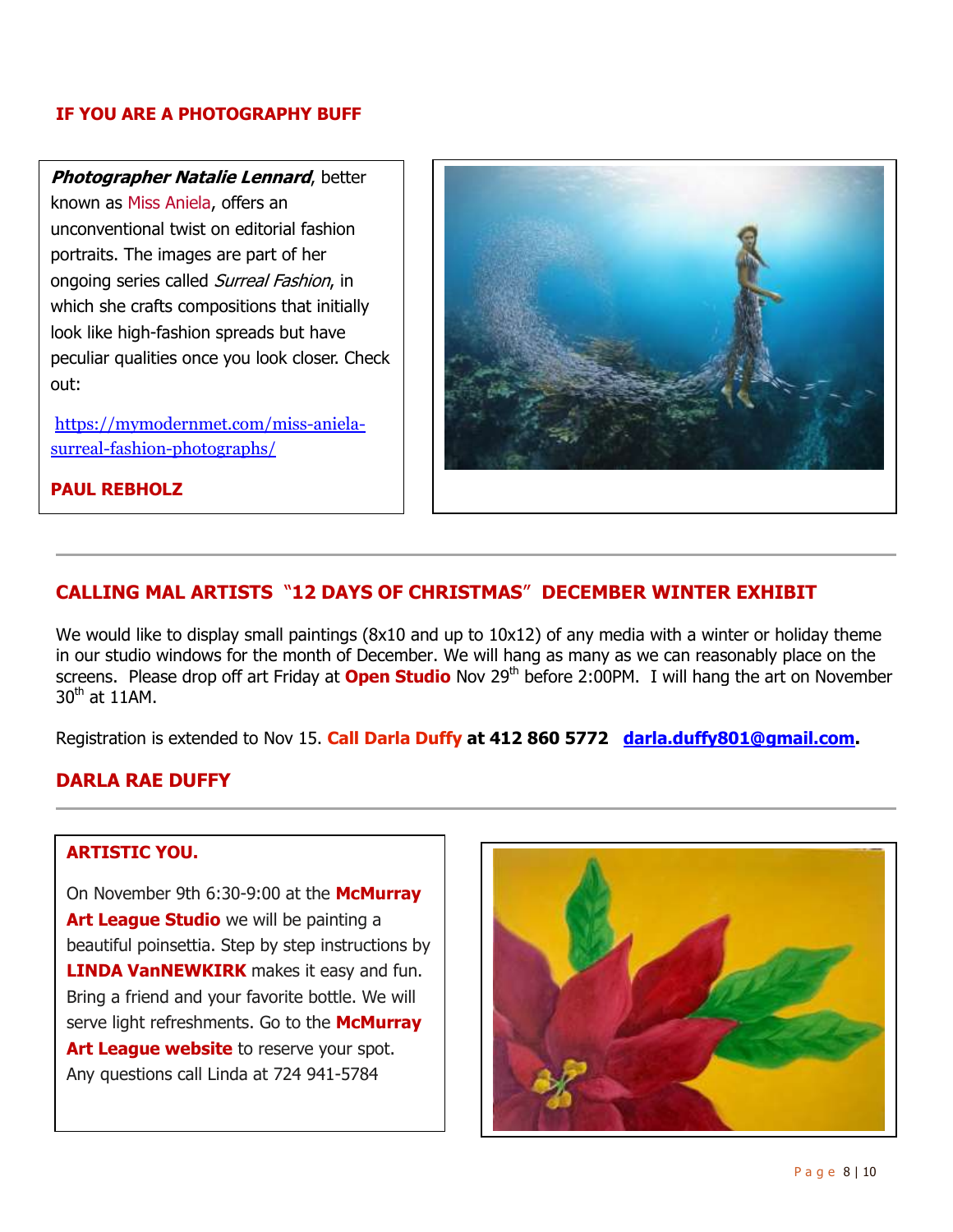#### **LUSH BRUSH**

Are you ready for a night of food, fun and art? Come join your fellow artists for our annual **Lush Brush** event. We will be sharing food and wine and creating small canvases and greeting cards provided by **MAL** and donated to the art league for sale. The cards and small paintings will be used as a fundraiser. The original cards will also be used by the correspondence secretary. Bring art supplies of your choice. Bring a beverage (wine, etc.) or food (appetizer, main dish or dessert). Wednesday, October 23, 2019 5:30 PM - 8:00 PM **MAL studio. [Register here.](https://mcmurrayartleague.com/event-3459013)**

#### **NEWS FROM OTHER LEAGUES**

**PWS** --Aqueous Open 2019 kicks off with a reception on Saturday, October 5 from 5:00 to 8:00 PM, at Spinning Plate Gallery at 5821 Baum Blvd., Pittsburgh, PA 15206. This reception is free and open to the public. The exhibit runs from Wednesday, October 3 through Saturday, November 2. Gallery Hours are Wednesday 11-4, through Saturday 1-6. Several **MAL** members are in this show.

**PPAL--The reception for the "Petite Pastels" show is October 18 from 5-8pm at Gilberti Fine Art Studio and** Gallery on 5th Avenue in Coraopolis. The show is compiled of 6"x6" pastels in black frames. All paintings are \$125. The show runs until the end of the year. Several **MAL** members are in this show. Check it out!

**USC ART LEAGUE** – Sugarplum Shop 2019 sells local artists original fine art and hand crafted gift items. The shop opens Thursday November 7 through November 12. Hours are 10 am – 5 pm at the McLaughlin Run Activity Center, 1770 McLaughlin Run Rd., Upper St Clair.

#### **FRAN MARZE**



Willow Grove: Impression of Light and Shadow 1905 Oil On Canvas Piet Mondrian